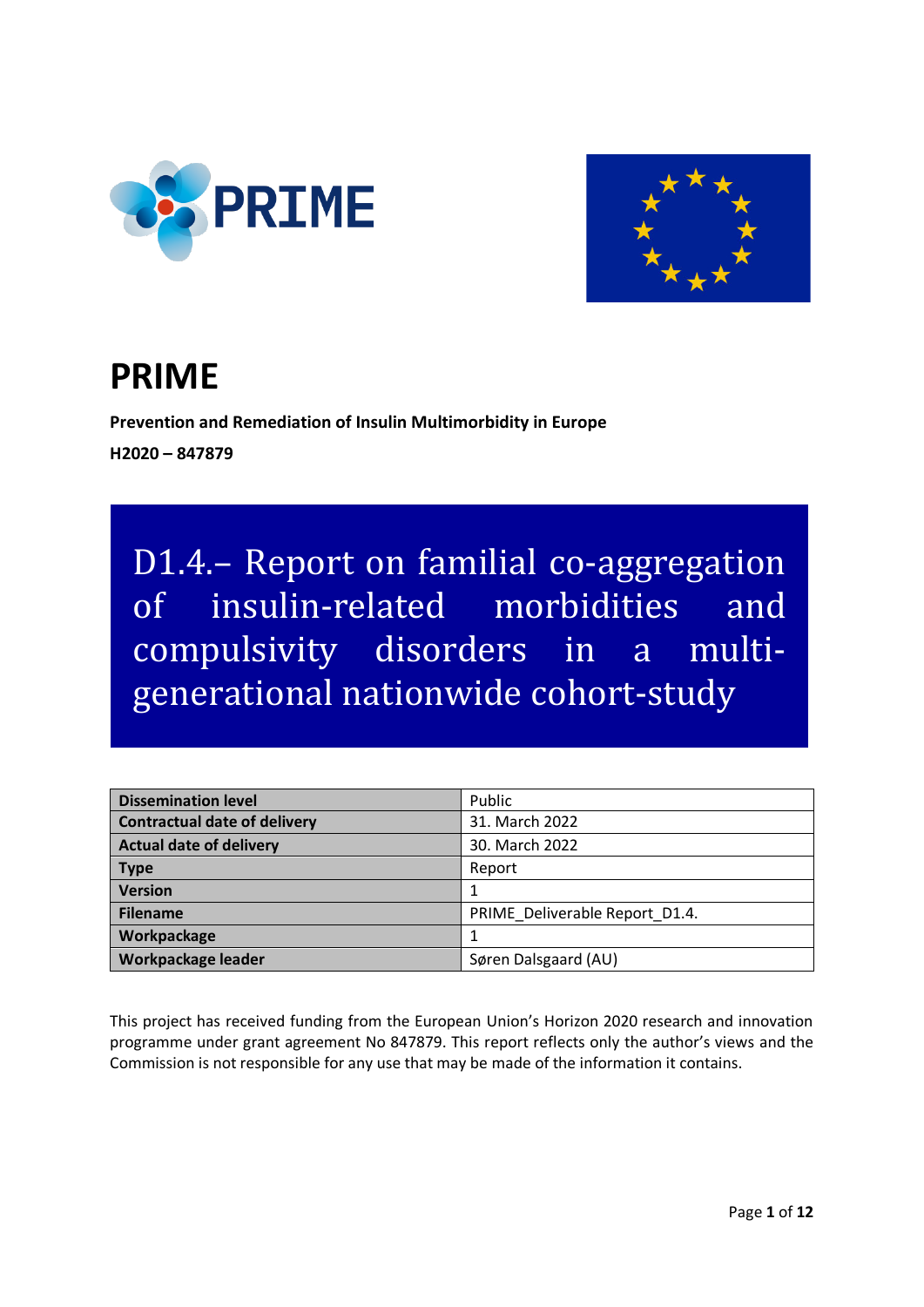## **Author list**

| Organisation             | <b>Name</b>                     | <b>Contact information</b> |
|--------------------------|---------------------------------|----------------------------|
| <b>Aarhus University</b> | Søren Dalsgaard                 | sdalsgaard@econ.au.dk      |
| <b>Aarhus University</b> | Maria Theresa Wimberley Böttger | tw@econ.au.dk              |
| <b>Aarhus University</b> | Henriette Thisted Horsdal       | horsdal@econ.au.dk         |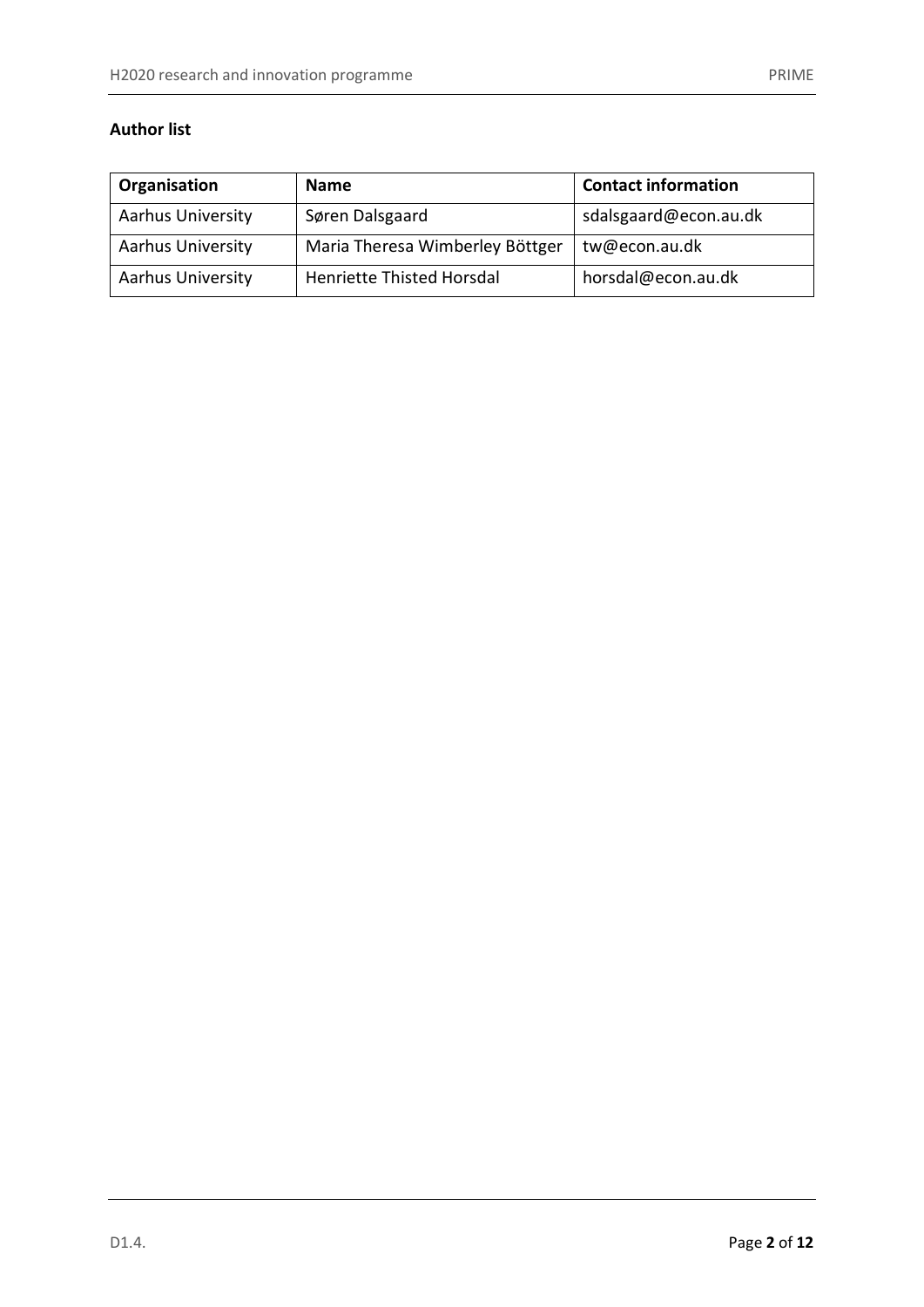| <b>PRIME</b>      | Prevention and Remediation of Insulin Multimorbidity in Europe |
|-------------------|----------------------------------------------------------------|
| WP1               | Work Package 1                                                 |
| T <sub>2</sub> DM | Type 2 diabetes mellitus                                       |
| <b>OCD</b>        | Obsessive-compulsive disorder                                  |
| ASD.              | Autism spectrum disorder                                       |
| ODD/CD            | Oppositional defiant disorder / conduct disorder               |
| ADHD              | Attention deficit / hyperactivity disorder                     |
| N                 | Number                                                         |
| <b>ATC</b>        | Anatomical Therapeutic Chemical Classification                 |
| IQR               | Inter-quartile-range                                           |
| 95% CI            | 95% confidence interval                                        |
| ICD               | <b>International Classification of Diseases</b>                |
| <b>HR</b>         | Hazard ratio                                                   |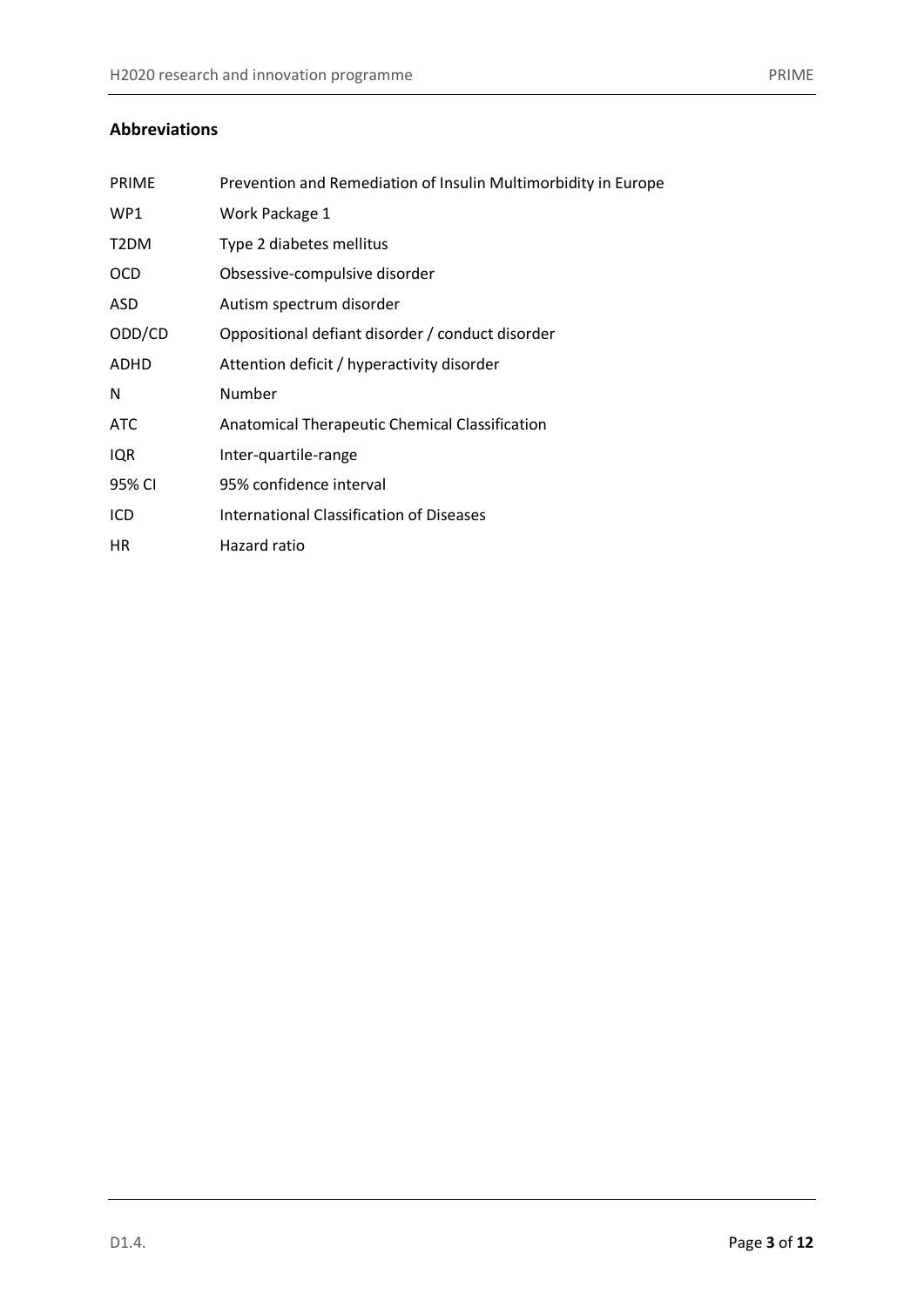## **Table of Contents**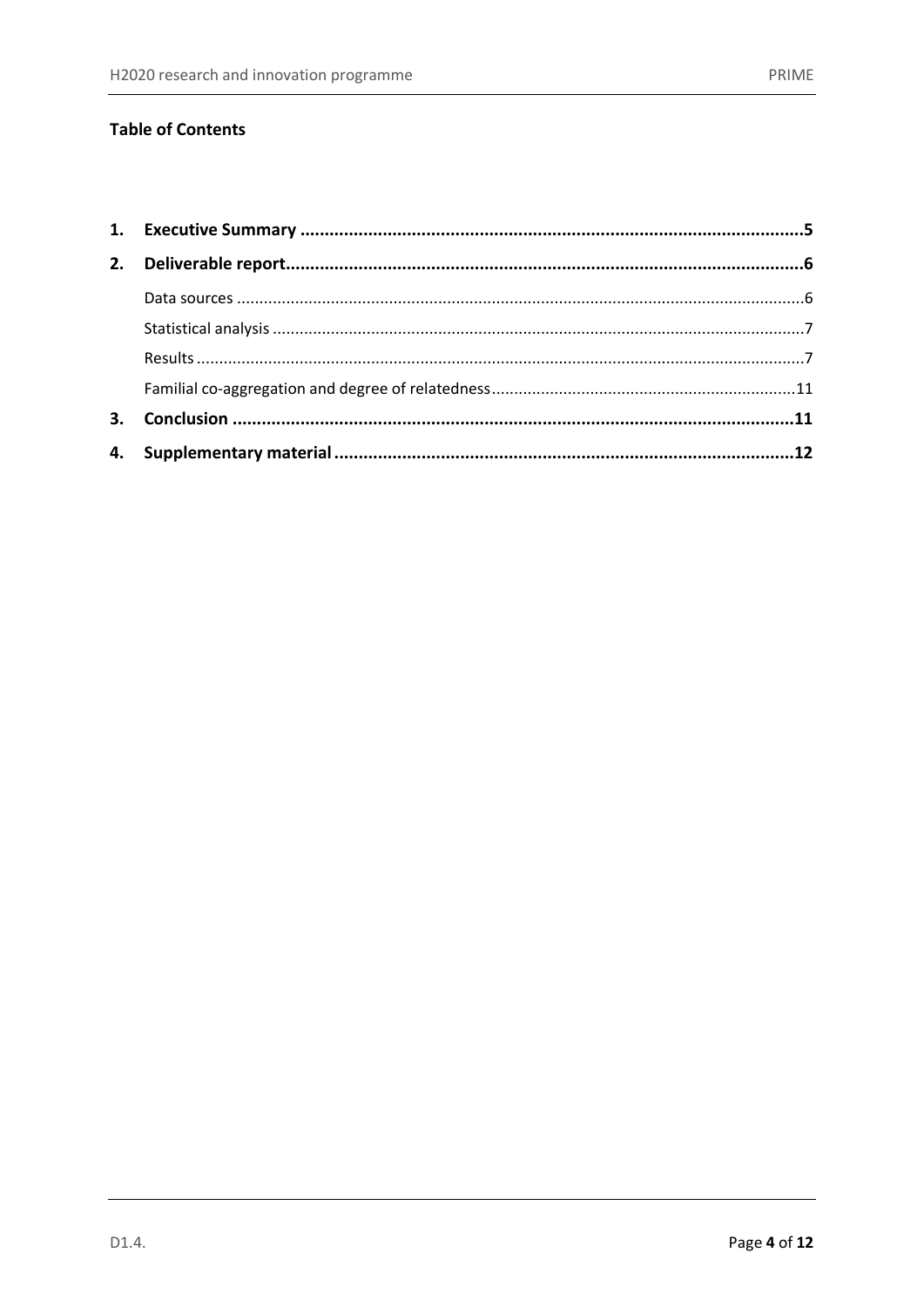## <span id="page-4-0"></span>**1. Executive Summary**

In this population-based epidemiological study (Task 2 in PRIME WP1), we used nationwide register-data to estimate familial co-aggregation of diagnosis of a range of psychiatric disorders (in 662,490 probands) and T2DM (in 2,243,150 relatives of different genetic relatedness). For our analyses, we included of a large number of child-relative pairs in the analyses ( $N = 5,235,460$  pairs in total).

We found that the relatives of children and adolescents diagnosed with a psychiatric disorder were at increased risk of T2DM. The association was strongest in 1<sup>st</sup> degree relatives (mothers: HR=1.5 (95% CI = 1.5-1.6), and fathers: 1.3 (1.2-1.3)), and lower in 2<sup>nd</sup> degree relatives (grandparents: HR=1.1 (1.1-1.2), and aunts/uncles: HR=1.2 (1.2-1.2)).

For most of the individual psychiatric disorders, we observed a similar pattern. However, for OCD, other (non-anoretic) eating disorders, and tic disorder we did not find clear associations with T2DM in relatives. For anorexia nervosa, we found inverse associations with T2DM in relatives, with HR=0.7 for both mothers and fathers.

Overall, we found that the estimates for the association between psychiatric disorders in probands and T2DM in relatives were attenuated with decreasing degree of genetic relatedness (higher estimates in 1<sup>st</sup> than in 2<sup>nd</sup> degree relatives). This suggest that psychiatric disorders and T2DM share some common genetic risk factors, and that the association is not merely explained by other common familial risks.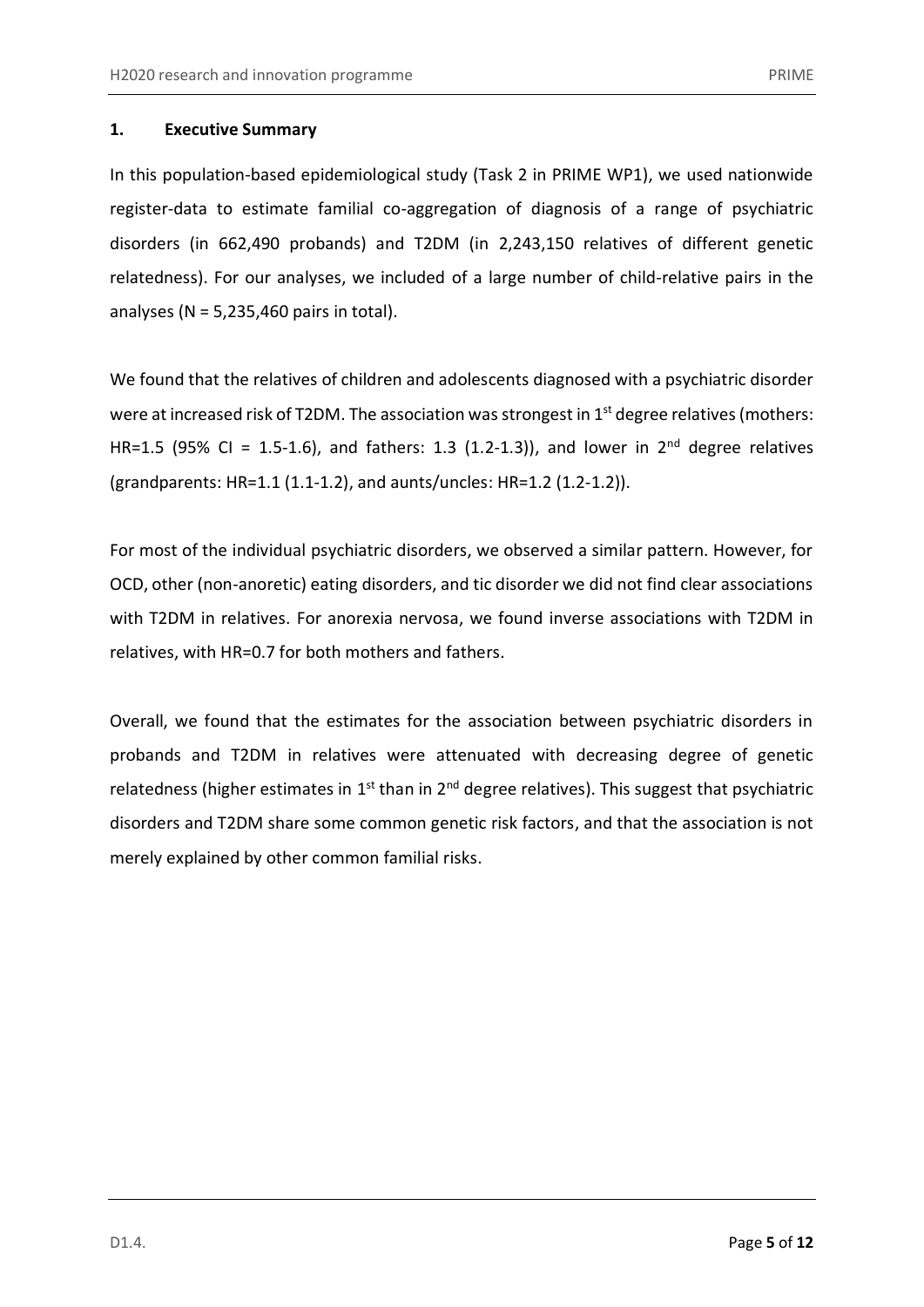#### <span id="page-5-0"></span>**2. Deliverable report**

As part of Task 2 in PRIME WP1, we aimed to perform epidemiological investigations to estimate familial co-aggregation of somatic and brain-related insulinopathies at population level. Type 2 diabetes mellitus (T2DM) often co-occur with psychiatric and neurological disorders and these associations are often bi-directional, as we have shown in Task 1 in WP1 in PRIME. Still, the underlying mechanisms for these associations are largely unknown. The bidirectionality we found previously suggests that the associations may not be due to a causal relationship, but likely is explained by other factors, including shared familial risks (environmental or genetic).

In a multigenerational study we have estimated the familial co-aggregation of psychiatric disorders (in probands) and T2DM (in parents, grandparents, and aunts/uncles), applying methods from genetic epidemiology. If the strength of an association correlates with the degree of relatedness (i.e. strongest associations in  $1<sup>st</sup>$  degree relatives and lowest in  $2<sup>nd</sup>$ degree relatives), this suggests that shared genetic risks explain part of the association.

#### <span id="page-5-1"></span>*Data sources*

We accessed and merged data from the following registries, covering the entire population of Denmark: The Danish Civil Registration System (basic individual-level information, since 1968), the Danish National Patient Register (inpatient contacts since 1977, outpatient contacts since 1995), the Danish Psychiatric Central Research Register (inpatient contacts since 1969, outpatient contacts since 1995), and the Danish National Prescription Register (prescriptions from all Danish pharmacies since 1995). Links to relatives were obtained through the Danish Civil Registration System. Clinical diagnoses in Denmark were made according to the International Classification of Diseases, version 8 (ICD-8) until 1993, and version 10 (ICD-10) since 1994. We identified the first diagnosis of any psychiatric disorder as well as of specific psychiatric diagnoses (in probands) listed in Table 2. ICD-codes are presented in Table S1. T2DM (in relatives) was defined as a clinical diagnosis of T2DM, diabetic complications, (ICD-10: E11, O24.1, ICD-8: 250), or filling a prescription of an oral antidiabetic drug (ATC code A10B), after age 30.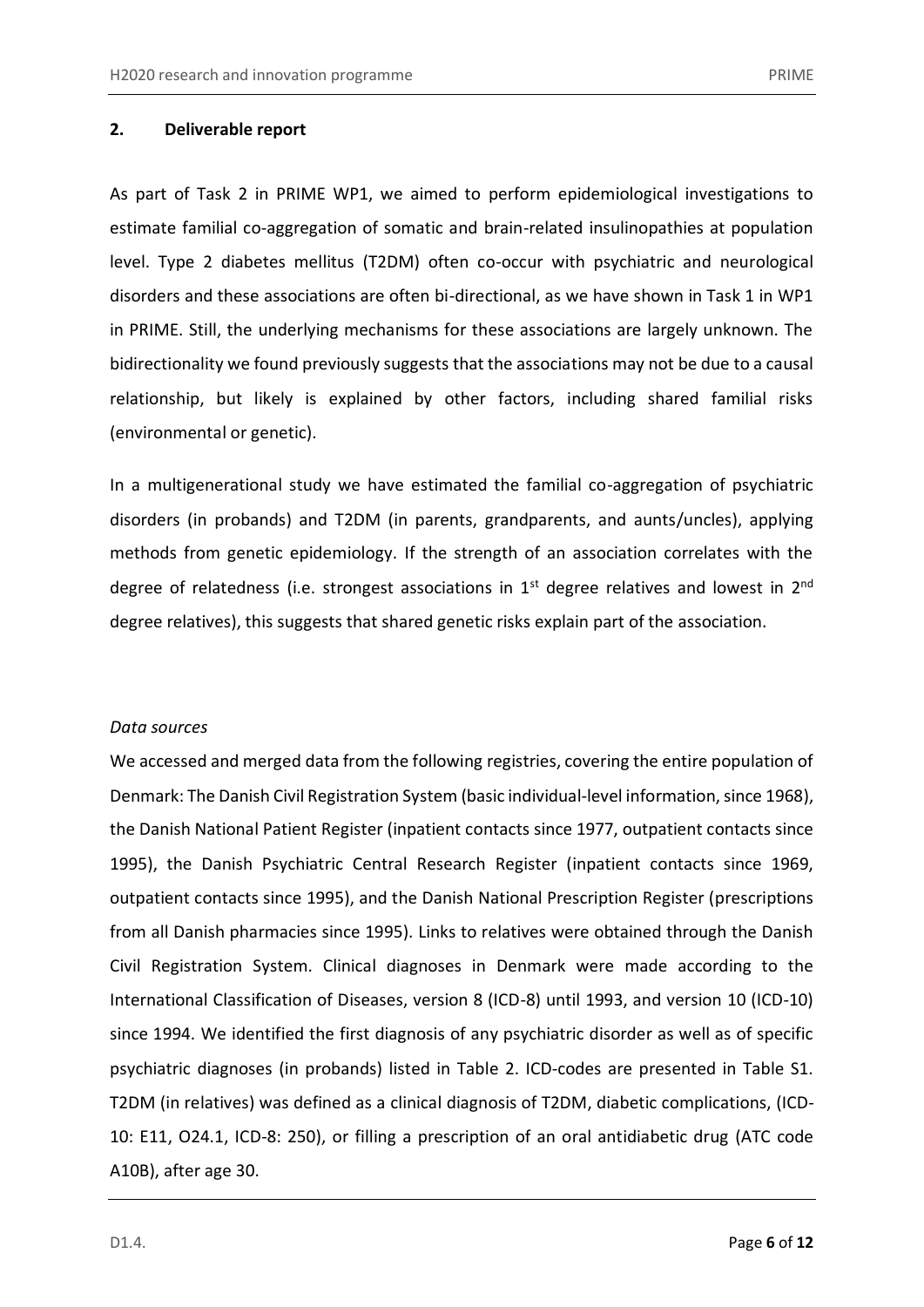## <span id="page-6-0"></span>*Statistical analysis*

We calculated HRs for the association between the disorder of interest in probands (observed until their 18<sup>th</sup> birthday) and T2DM in relatives. All relatives (parents, grandparents and aunts/uncles) were followed from their  $30<sup>th</sup>$  birthday or 1977 (which ever comes last) until T2DM, death, emigration, or end of follow-up, December 31, 2018. Cox regression analysis with T2DM in relatives as the time-to-event outcome and using age of the relative as the underlying time scale, was chosen to account for the varying length of follow-up. Estimates were accompanied by 95% CIs based on a cluster-robust (sandwich) estimator to account for the repetition of individuals and non-independence within family clusters.

#### <span id="page-6-1"></span>*Results*

Please note, that results have not yet been published. We plan to submit a paper entitled 'Familial co-aggregation of type 2 diabetes and psychiatric disorders – a multigenerational nationwide register-based study' to an international peer-reviewed psychiatric journal. Hence, the present report only describes our main findings and with a limited level of details. For example, numbers are rounded to nearest 10, to comply with regulations at Statistics Denmark.

We identified all children born in Denmark between January 1, 1990, and December 31, 2000 (N=736,340). For this study, we only included children who were singletons, had identifiable parents, were not adopted, did not emigrate from Denmark before age 18, and who were alive at age 18 years (N = 662,490). We included these children's parents, grandparents, and uncles and aunts (N = 2,243,150 relatives in total). This resulted in the inclusion of a large number of child-relative pairs in the analyses ( $N = 5,235,460$  pairs in total).

For the number of relatives of different degree of relatedness and the number of specific childrelative pairs, please see Table 1. For the characteristics of probands and relatives, see Table 2.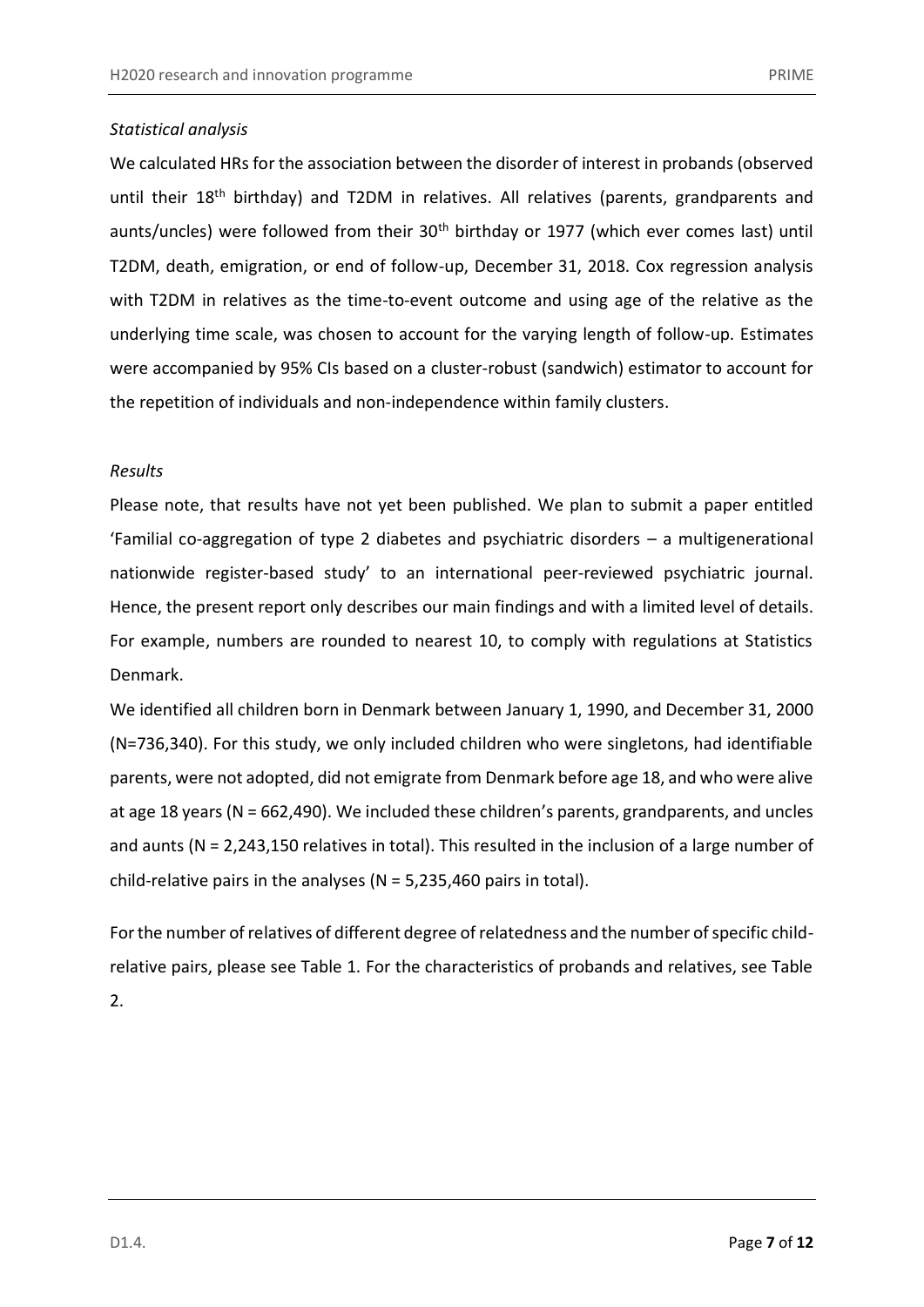| <b>Cohort</b> | Number of (unique)<br>individuals | <b>Number of probands</b><br>with<br>at least one<br>relative | Number of proband-<br>relative pairs |
|---------------|-----------------------------------|---------------------------------------------------------------|--------------------------------------|
| Any relative  | 2,243,150                         | 659,910                                                       | 5,235,460                            |
| Parents       | 845,000                           | 658,880                                                       | 1,298,750                            |
| Grandparents  | 1,006,560                         | 624,210                                                       | 2,263,980                            |
| Uncles/aunts  | 790,230                           | 587,670                                                       | 1,672,730                            |

# Table 1: Number of relatives, number of probands with a relative, and number of pairs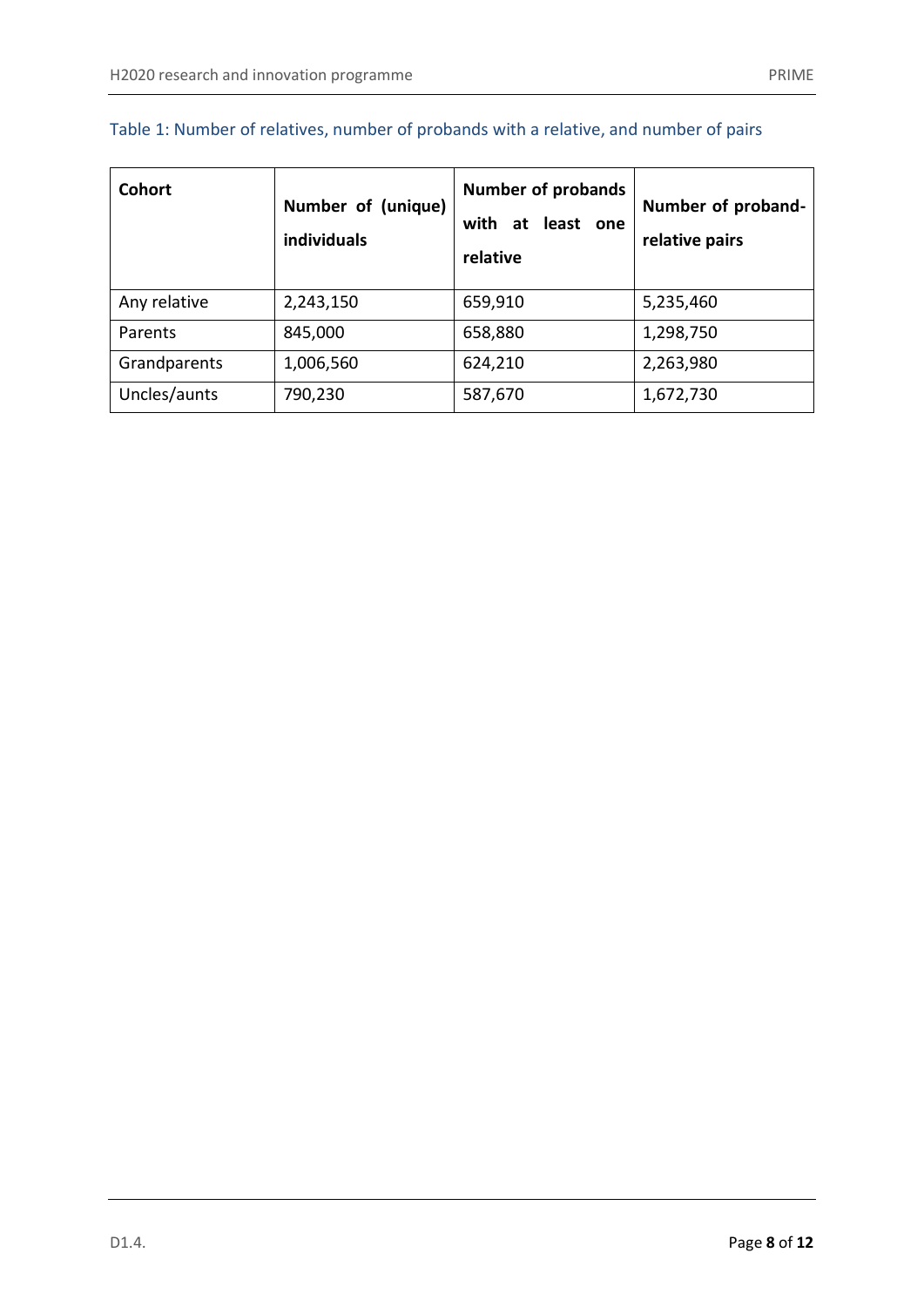# Table 2: Characteristics of probands and relatives

| <b>Cohort</b> |                                       | All              |
|---------------|---------------------------------------|------------------|
| Probands      | $\mathsf{N}$                          | 659,910          |
|               | Birth year, median (IQR)              | 1995 (1992-1998) |
|               | Any psychiatric disorder              | 63,620           |
|               | <b>OCD</b>                            | 3,960            |
|               | <b>ASD</b>                            | 13,010           |
|               | Anorexia nervosa                      | 3,050            |
|               | Other eating disorder                 | 3,070            |
|               | Substance use disorder                | 12,610           |
|               | Schizophrenia spectrum disorder       | 3,510            |
|               | Major depressive disorder             | 10,710           |
|               | Anxiety disorder                      | 10,710           |
|               | <b>ADHD</b>                           | 20,090           |
|               | ODD/CD                                | 4,410            |
|               | Tic disorder                          | 4,000            |
|               |                                       |                  |
| Parents       | $N^*$                                 | 845,000          |
|               | T2DM, N                               | 47,800           |
|               | Birth year, median (IQR)              | 1965 (1960-1969) |
|               | Age at end of follow-up, median (IQR) | 53 (49-58)       |
|               | Age at T2DM, median (IQR)             | 48 (42-54)       |
|               |                                       |                  |
| Grandparents  | $N^*$                                 | 1,006,560        |
|               | T2DM, N                               | 147460           |
|               | Birth year, median (IQR)              | 1938 (1930-1944) |
|               | Age at end of follow-up, median (IQR) | 75 (68-81)       |
|               | Age at T2DM, median (IQR)             | 67 (59-73)       |
|               |                                       |                  |
| Uncles/aunts  | $N^*$                                 | 790,230          |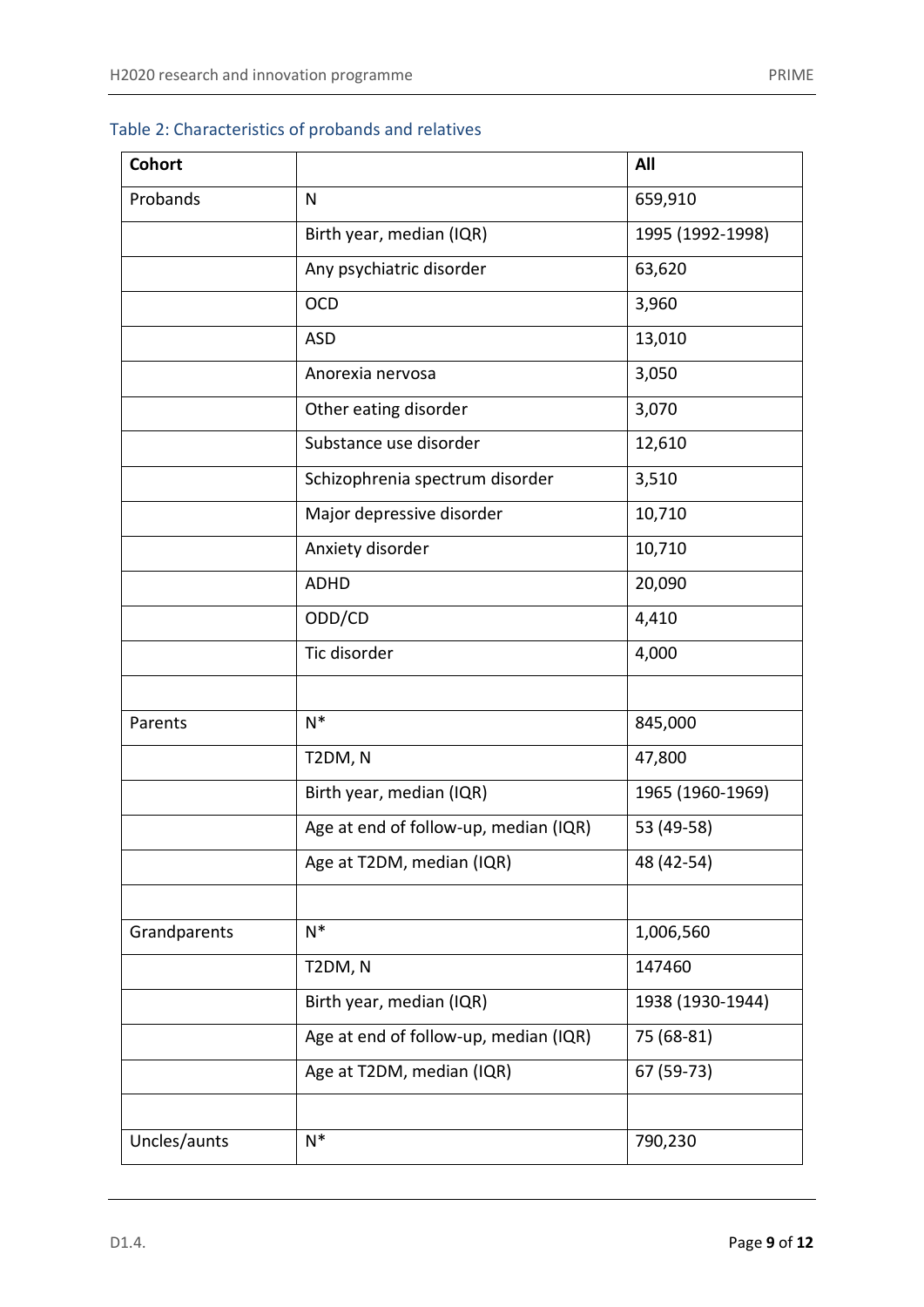| T2DM, N                               | 42320            |
|---------------------------------------|------------------|
| Birth year, median (IQR)              | 1965 (1960-1970) |
| Age at end of follow-up, median (IQR) | 53 (47-58)       |
| Age at T2DM, median (IQR)             | 48 (42-54)       |

<span id="page-9-0"></span>\*) Some relatives are included repeatedly for proband siblings and cousins. This is taken into account in the analyses. In this table, the unique number of relatives are included.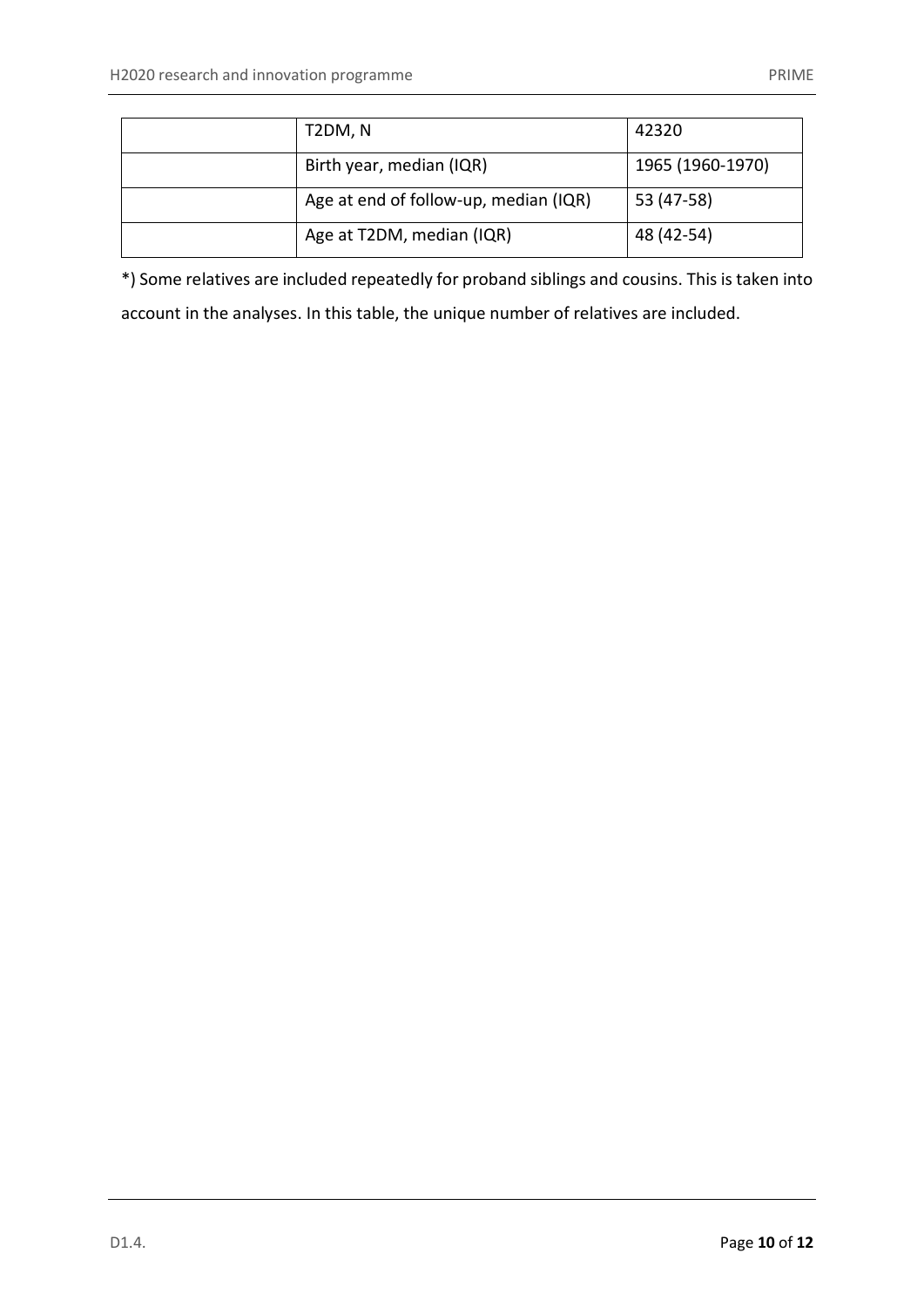## *Familial co-aggregation and degree of relatedness*

The relatives of children and adolescents diagnosed with a psychiatric disorder were all at increased risk of T2DM. We found an association for all the included degrees of relatedness and associations were strongest in mothers and attenuated with decreasing degree of genetic relatedness: Mothers: HR=1.5 (95% CI = 1.5-1.6), Fathers: 1.3 (1.2-1.3), Grandparents: 1.1 (1.1- 1.2), Aunts/uncles: 1.2 (1.2-1.2). For most of the individual psychiatric disorders, a similar pattern was found. This includes the following disorders: ASD, SUD, Schizophrenia, Major depressive disorder, Anxiety, ADHD and ODD/CD, with largest effect sizes for T2DM in mothers ranging from HR=1.2 (SUD) to HR=1.8 (ODD/CD). No clear associations with T2DM in relatives were found for OCD, other (non-anoretic) eating disorders and tic disorder, and inverse associations were found for anorexia nervosa, HR=0.7 for both mothers and fathers.

## <span id="page-10-0"></span>**3. Conclusion**

Our findings indicate that psychiatric disorders and T2DM run in the same families, and that the two disorders share common familial risk factors. This may support the previously suggested concept of 'insulinopathies of the brain'. Overall, we found that the estimates for the association between psychiatric disorders in probands and T2DM in relatives were attenuated with decreasing degree of genetic relatedness (higher estimates in 1<sup>st</sup> than in 2<sup>nd</sup> degree relatives). This suggest that psychiatric disorders and T2DM share some common genetic risk factors, and that the association is not merely explained by other common familial (environmental) risk factors.